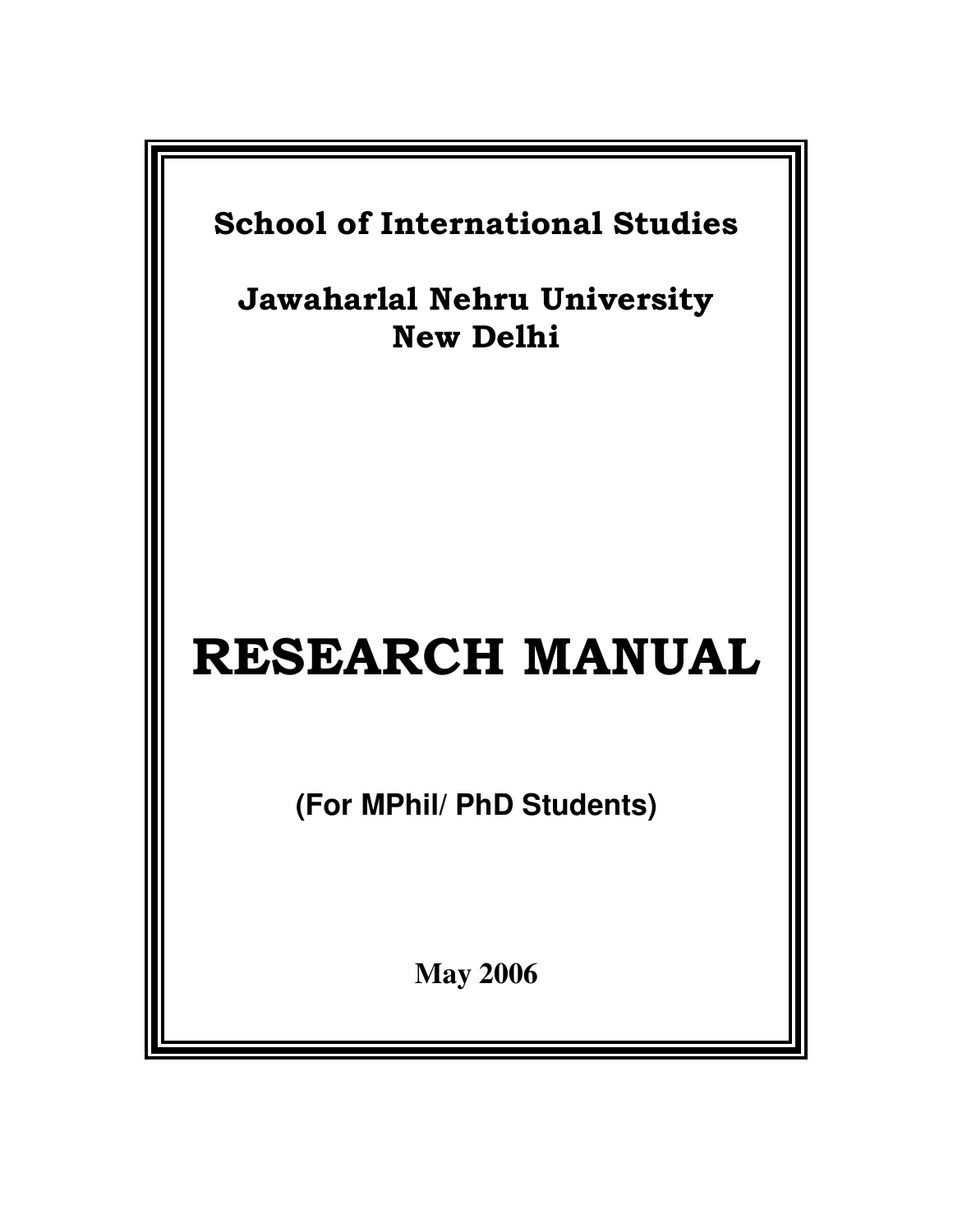# **Acknowledgement**

There was a long felt need for revision of the School's Research Manual. The then Dean, Professor R R Sharma, set up a committee to revise the manual. After more than a year's deliberations, the new manual is ready.

I am grateful to all members of the committee – Professor Amit Shovon Ray, Professor Varun Sahni, Professor Madhu Bhalla, Dr Gulshan Sachdeva, Dr Ummu Salma Bava, Dr V G Hegde and Dr Siddharth Mallavarapu. They spent long hours preparing this document. We gratefully acknowledge extensive comments on earlier drafts received particularly from Professor I. N. Mukherjee, Professor C.S.R. Murthy, Dr P.R. Kumaraswamy and Dr Varaprasad.

In preparing this document, Gordon Harvey's "Writing with Sources: A Guide for Harvard Students", Harvard University, 1995. (http://www.fas.harvard.edu/~expos/sources/) and an online dictionary "Answers.com" (http://www.answers.com/Plagiarism) were found very useful.

#### **Manmohan Agarwal**

Dean, School of International Studies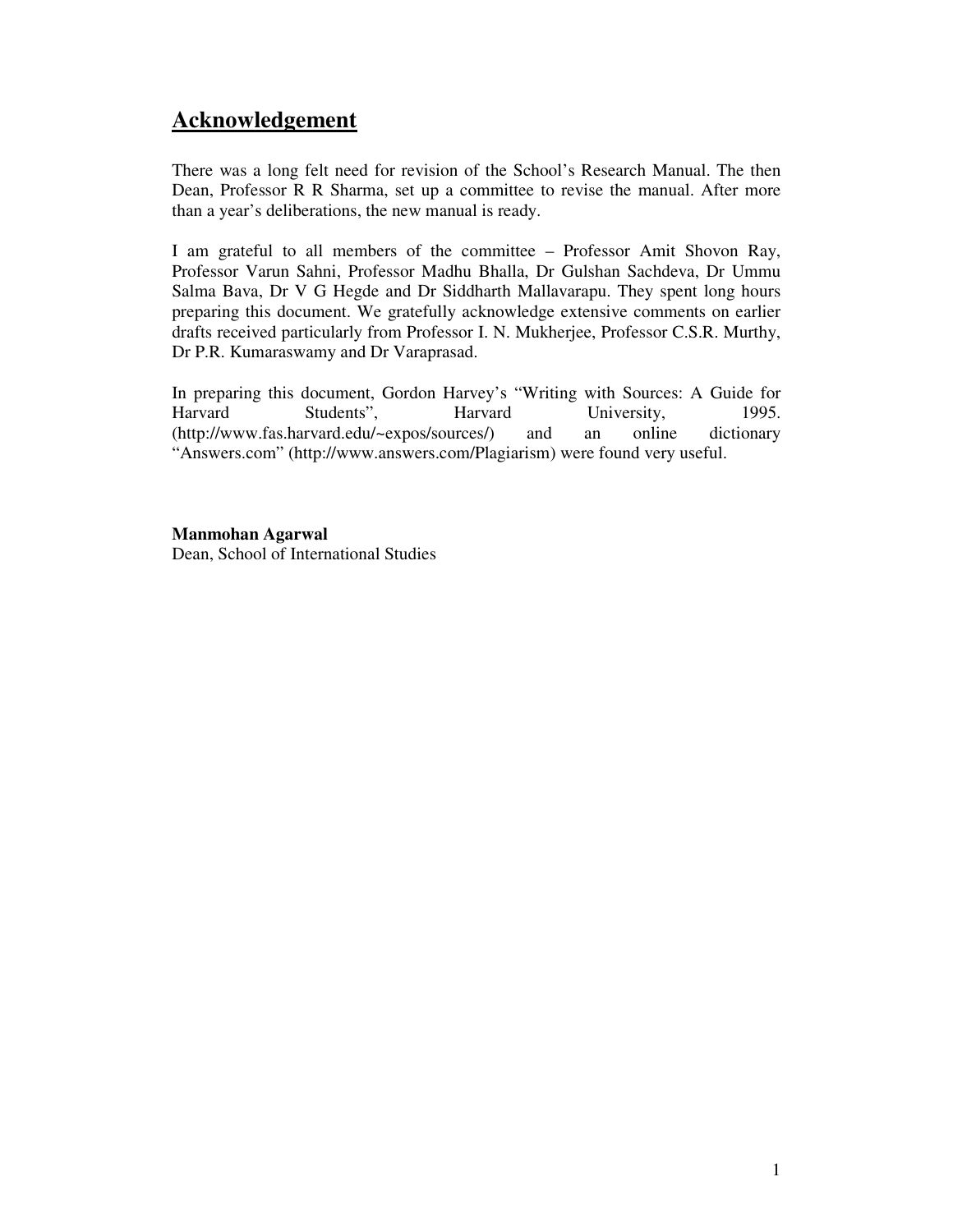# **Contents**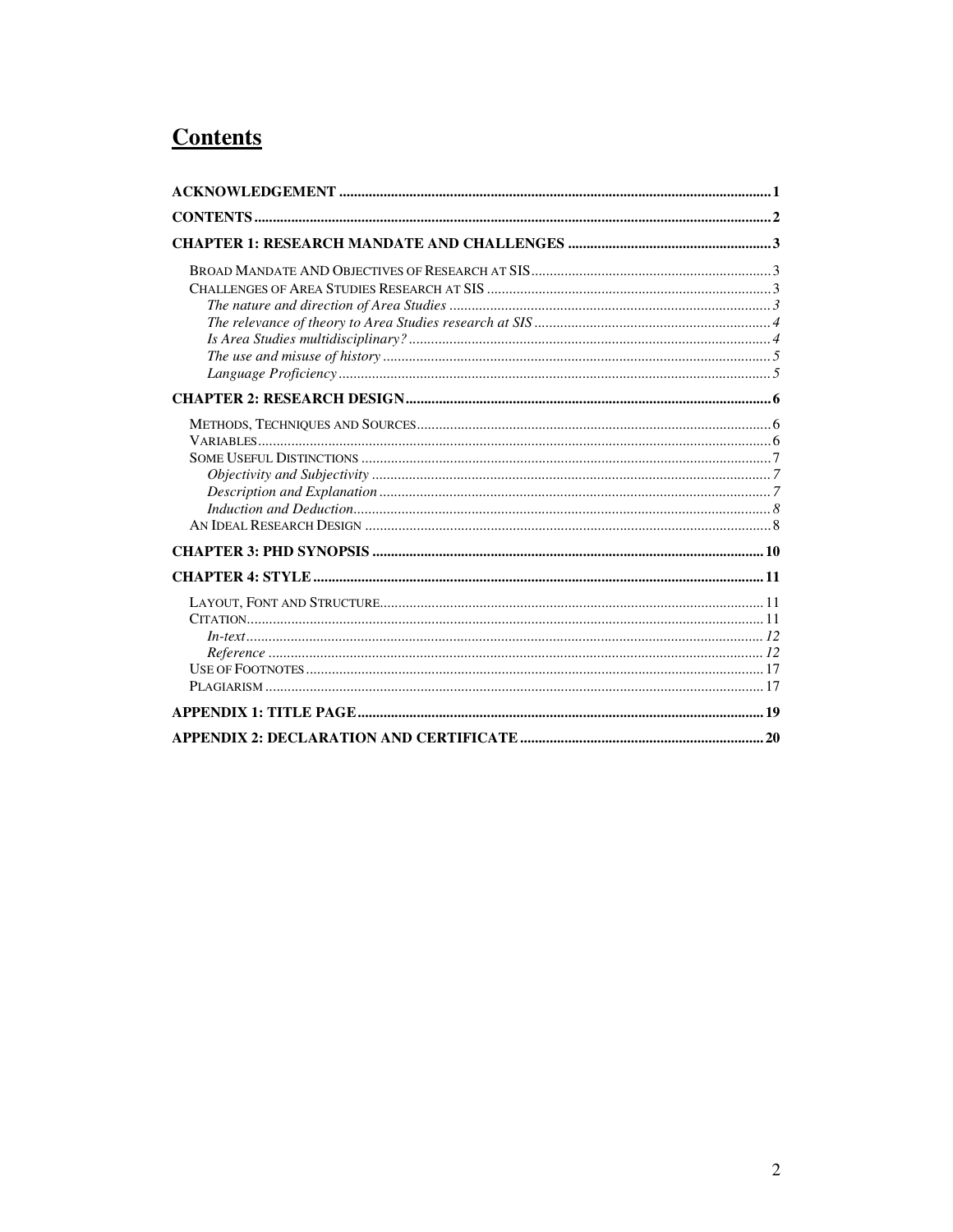# **Chapter 1: Research Mandate and Challenges**

## **Broad Mandate and Objectives of Research at SIS**

Established in 1955, the *School of International Studies* is the oldest school of the University. During the fifty years of its existence, the School has established itself as one of the premier institutions in the country for the study of International Relations (focusing on facets of Politics, Economics and Law) and Area Studies.

#### *The research mandate of SIS may be broadly categorised as:*

- *Understanding the world*
- *Understanding systems, institutions and processes*
- *Understanding India in a global context*
- *Understanding India's interaction with the world*

In selecting a topic for MPhil/PhD research, students should try to locate her/his research problem in one or more of the above domains.

We encourage:

- *Empirical research that is theoretically informed*
- *Theoretical research that is empirically grounded*
- *Pure theoretical research*

# **Challenges of Area Studies Research at SIS**

The School is the first institution in the country to promote "Area Studies" and to develop expertise on various countries and regions of the world. The challenges of area studies research at SIS can be discussed under the following heads:

- The nature and direction of Area Studies
- The relevance of theory to Area Studies research at SIS
- The indispensability of multidisciplinary approaches
- The value of history as method and as narrative
- Language Proficiency

#### *The nature and direction of Area Studies*

Areas Studies in India was conceived as an arm of policy making and the orientation of research has been linked, on the whole, to studying aspects of other states or international institutions that have an impact on India's foreign policy and strategic interests.

However, the end of the Cold War and the emerging imperatives of globalization have forced scholars to rethink notions of areas, constituencies and objectives of Area Studies. Moreover, the emergence of developing country scholarship in the social sciences has allowed Area Studies scholars to use locally relevant concepts such as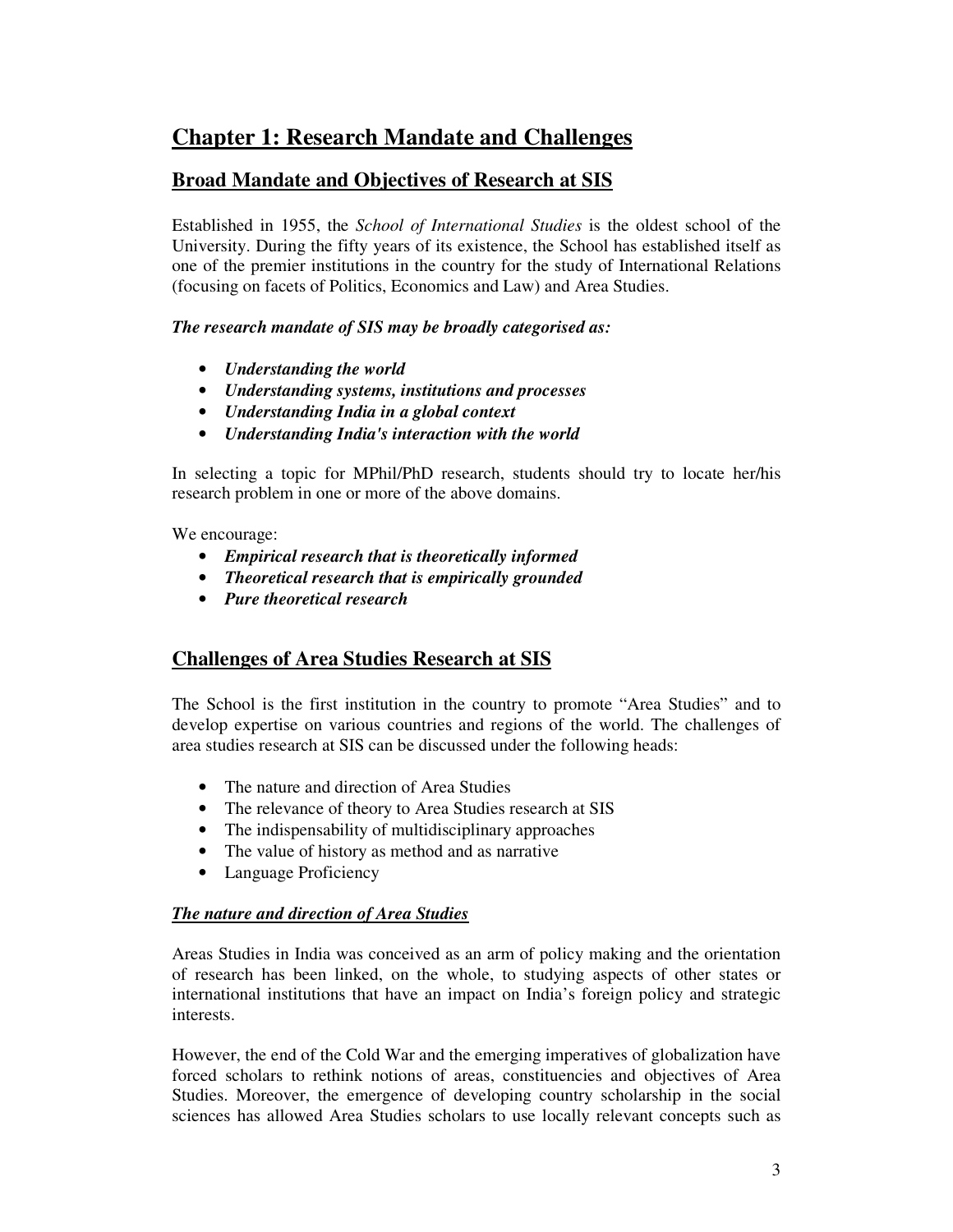caste, lineage, guanxi and diaspora capitalism to understand social and political transformations that are central to contemporary concerns in these regions.

Indeed, if Area Studies is to remain relevant, it must, in the light of the above developments, adhere to the following broad framework:

- *Conceptualize areas not just as nations or states but also as regions, or even as functional parts of the world system;*
- *Redefine the idea of "strategic interests" as including transformations in demography, livelihood, and political structures within and across nations and not just issues related to conventional aspects of conflict;*
- *Widen the constituency of area studies scholarship to include a range of new actors and decision-makers;*
- *Enhance one's familiarity with indigenous scholarship and set up comparative approaches to area studies issues to overcome the problem of imposing culturally and politically contextualized concepts and frameworks.*

#### *The relevance of theory to Area Studies research at SIS*

Scholarship in Area Studies has often been event driven and much less oriented towards problems and issues that have a long term relevance to national and regional interests. But scholarship in Area Studies, even if event-driven, must relate to contemporary problems and issues and provide a perspective that makes the discussion meaningful. *To this end it must develop, use and test theory to frame the issues with which Area Studies engage*.

There are distinctive advantages to an effective use of theory in Area Studies scholarship:

- As an analytical tool, the use of theory enables scholars to raise new questions about a problem, present perspectives and be rigorous in research (for instance, theories of globalisation and culture can give us new insights into the formation of Diaspora).
- Testing a theory, or a conceptual framework, also enables scholars to reaffirm or challenge received notions about an issue or a problem, often opening up the possibility of developing better analytical tools to comprehend significant issues (for instance, the debate on democracy and development in the context of the rise of China).
- Theory enables scholars to be self conscious about the intellectual or political premises of their scholarship.

#### *Is Area Studies multidisciplinary?*

Most scholars in the field of Area Studies come equipped with training in their respective disciplines. This has often been cited to describe area studies as multidisciplinary.

Yet, the presence of a host of scholars from different disciplines does not make the field multidisciplinary, unless scholarship provides evidence of the use of concepts and theoretical concerns that cut across disciplines, for example, political science and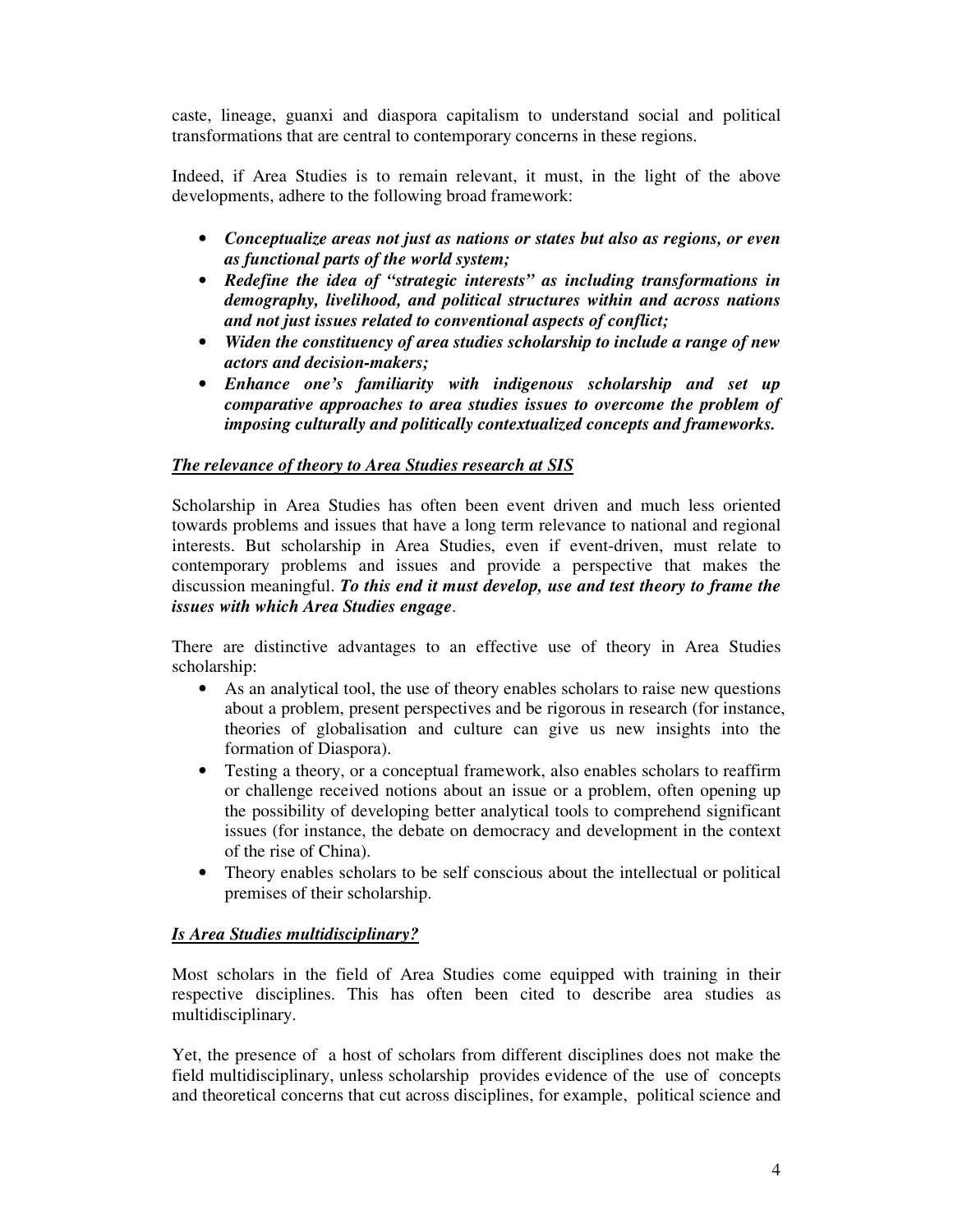economics, or, Indian contributions to development economics and Japanese scholarship in sociology.

*There are advantages of having a truly multidisciplinary approach to Area Studies issues given the wide range of issues that often become factors or variables in any contemporary issue.* For example, any study of diaspora communities as a factor in foreign or security policy must take from scholarship in demographic studies, sociology as well as economics and history. Multidisciplinary approaches also often lead to the discovery of comparative studies of an issue which may present radically new perspectives on old issues. For example, studies on the Chinese diaspora have led scholars to review the significance of Indian diaspora communities, studies of which had earlier been cast entirely in a historical mould. In this context, comparative studies enable scholars to combine the best scholarship from other nations and regions with their own interests.

#### *The use and misuse of history*

One of the peculiar aspects of Indian Area Studies scholarship is the presence of at least one mandatory chapter on the history of the problem/country being researched. Often a second is smuggled in disguised as the "Introduction". While the objective of the practice was well intentioned — to contextualize, and so ground, the problem in the history of the state – the effect of the practice has been to undermine analysis in favour of narrative.

*To overcome this reliance on narrative, while retaining the objective of the practice, researchers need to differentiate between history as background and history as interpretation*. Therefore, scholars must not just collect historical facts but also tell us what they make of them in relation to the problem they want to research. Thus, for example, it is less important to recount in detail the history of Dutch colonialism in Indonesia than it is to discuss aspects of it that threaten the security of the state or the people. Or even, the debate that Indonesian historians have set up on Dutch colonialism that is relevant to current concerns in Indonesia.

Periodisation is often used to set the limits of PhD research. In some cases, this is important, e.g., India's economic performance post liberalisation: 1991-2004, or, India's post-Pokhran II nuclear policy: 1998-2004. However, periodisation may not be essential for many research topics, especially when the research focus is theoretically inclined, e.g., China's civil rights discourse and the reconstitution of minority identity. In such cases periodisation should be avoided as far as possible.

#### *Language Proficiency*

Area Studies research is critically dependent on knowledge of the area being researched. Without a command over the local language, such knowledge is difficult to acquire. Hence, a working knowledge of the relevant local language is an essential pre-requisite for Area Studies research.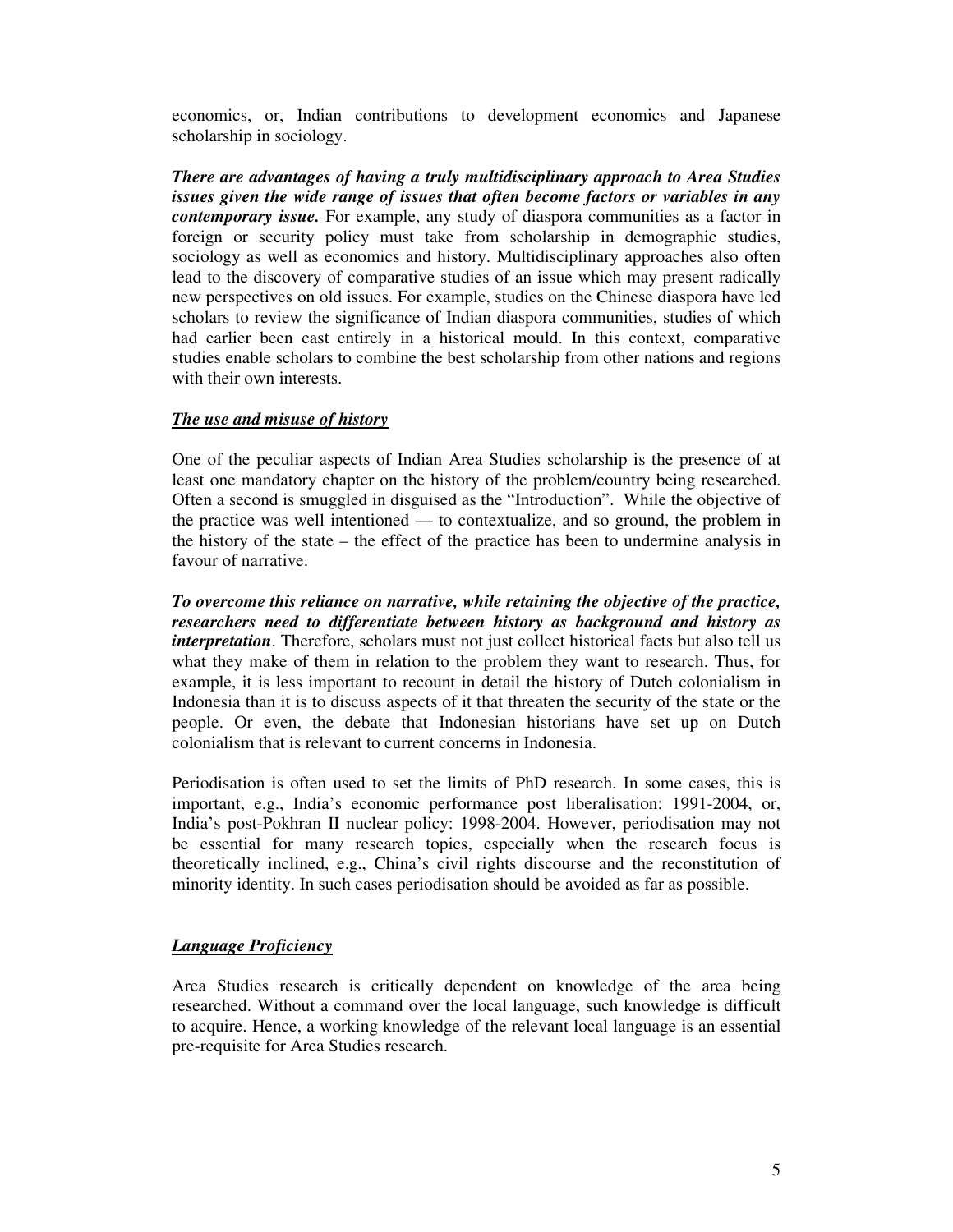# **Chapter 2: Research Design**

Designing a research project requires skill, which rarely comes without training, practice and sustained effort. While a few students may indeed have an innate ability at research design, it is perhaps best not to rely on your instincts alone to come up with a suitable research project. Research methodology – the study of research method – exists as a compulsory course in all M.Phil. programmes of the School precisely for this reason. You need to learn how research is conducted, and also how it ought to be conducted.

## **Methods, Techniques and Sources**

A good starting point would be to distinguish between methods, techniques and sources, three terms that students often – and incorrectly – use as synonyms.

Methods relate to pathways; they answer the question 'How should I proceed?'

Techniques cater to tools, or, in other words, to a 'what' question: 'What should I use?'

Finally, sources are about locations; they provide answers to the question 'Where should I look?'

## **Variables**

Research in the social sciences almost invariably involves the investigation of relationships between variables. In the natural sciences and in some of the social sciences, a variable is usually a measurable factor, characteristic, or attribute of an individual or a system. More generally, however, in the social sciences, we define a variable as a concept that can take on different values. A concept, incidentally, is an abstract, universal idea, notion or entity that serves to designate a category or class of entities, events or relations. Thus, 'democracy' and 'truth' are both concepts. However, 'democracy' is a variable because the level, type, quality or nature of democracy is likely to vary depending upon the political system that is being studied. 'Truth', on the other hand, is not a variable but a constant. This is because the terms 'more truth' and 'less truth' make no sense; we only have 'truth' and 'untruth'.

At their most basic, there are two types of variables: independent variables and dependent variables. For example:

If 'a', then 'b'  $[a \rightarrow b]$ 'a' is the independent variable; 'b' is the dependent variable.

Remember that you as a researcher are seeking to study the impact of 'a' upon 'b'. You can, using several methods, alter the value of independent variables 'a' and study the impact of this change upon dependent variable 'b'. In other words, independent variables are manipulated while dependent variables are measured and collected as data.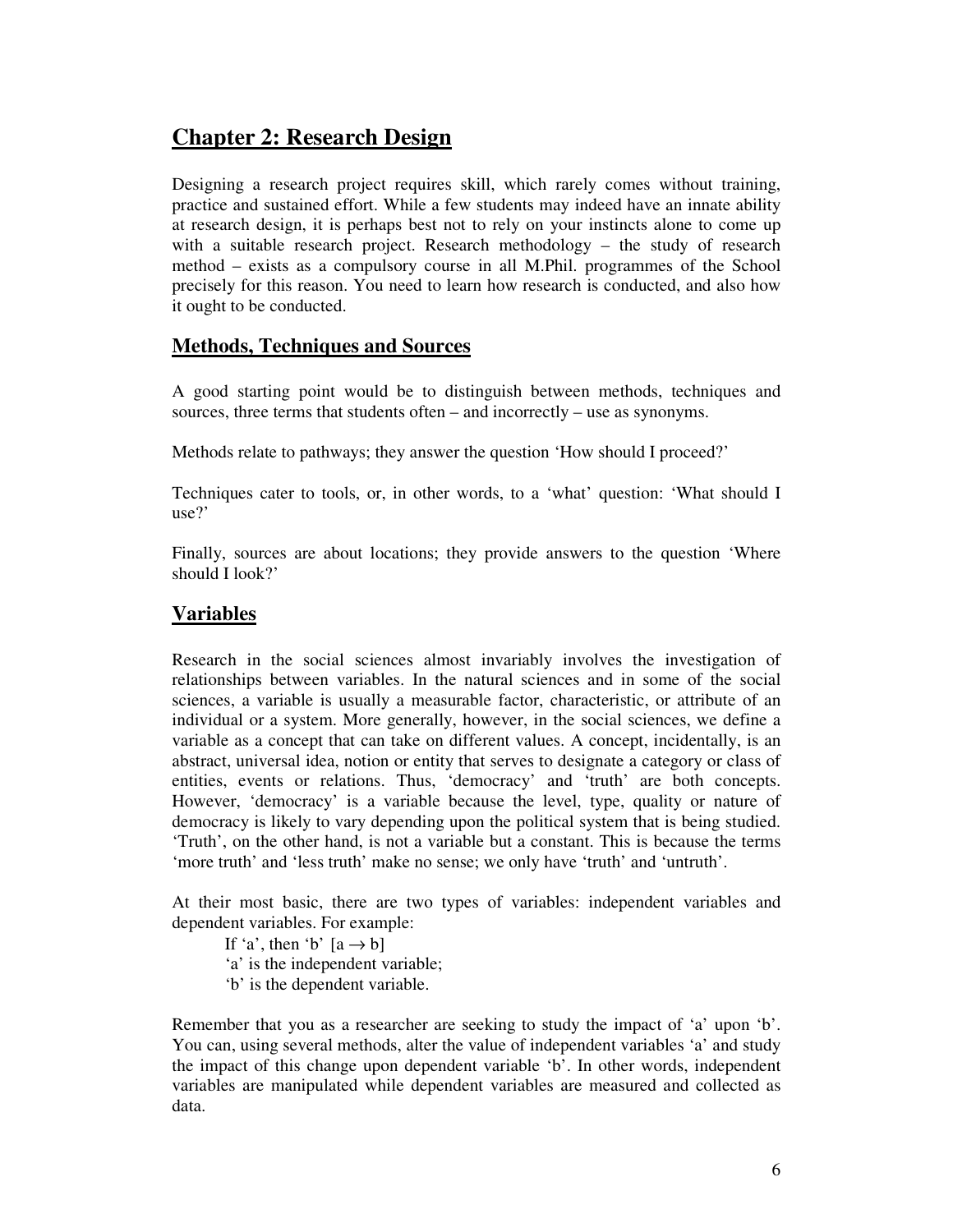To complicate matters further, we can include a third variable in the research design:

- $a \rightarrow c \rightarrow b$ 'a' is the independent variable; 'b' is the dependent variable;
- 'c' is the intervening variable.

Without going into too much detail at this juncture, please note that through the use of 'arrow diagrams' such as the ones above we can delineate causal chains and isolate our study variable (the variable that is the focus of our study).

## **Some Useful Distinctions**

Students are often confused between such distinctions as objectivity/subjectivity, description/explanation, and induction/deduction. Let us therefore examine these distinctions briefly.

#### *Objectivity and Subjectivity*

Objectivity involves the focus being upon that which is being viewed, and implies that the perspective does not alter depending upon the viewer; when the focus is on the viewer, and where it is understood that the perspective is viewer-dependent, subjectivity obtains. Please be aware that entire branches of knowledge can be differentiated on this basis, and that most disciplines are internally divided on such issues as the difference between metaphysical objectivity and epistemic objectivity. Whether 'objective knowledge' exists, or indeed can exist, is itself the subject of intense debate. It is nevertheless important that you understand the distinction between objectivity and subjectivity.

#### *Description and Explanation*

Considerably more important than the above is the distinction between description and explanation. Description is about capturing reality; all statements that answer the questions 'Who?', 'What?', When?', 'Where?' and 'How?' are descriptive statements. Explanation, in contrast, is concerned with ordering reality; all explanatory statements answer the question 'Why?' You must understand that description, no matter how detailed and elegant, is not explanation; hence, the narrative cannot replace analysis. Description, by its very nature, thrives on detail: the greater the detail, the richer the description. The intellectual enterprise of explanation, in sharp contrast, involves not detail but simplicity: the more parsimonious the explanation, i.e., the fewer variables it involves, the better it is.<sup>1</sup> The more parsimonious an explanation is, the more applicable it is likely to be in a wide variety of cases. This includes, obviously, future cases as well: thus, to explain is to predict.

There are, broadly speaking, three kinds of description:

<sup>&</sup>lt;sup>1</sup> Clearly some models may require more explanatory variables than others. But the important point to note here is that incorporating a large number of explanatory variables does not necessarily make your model more powerful.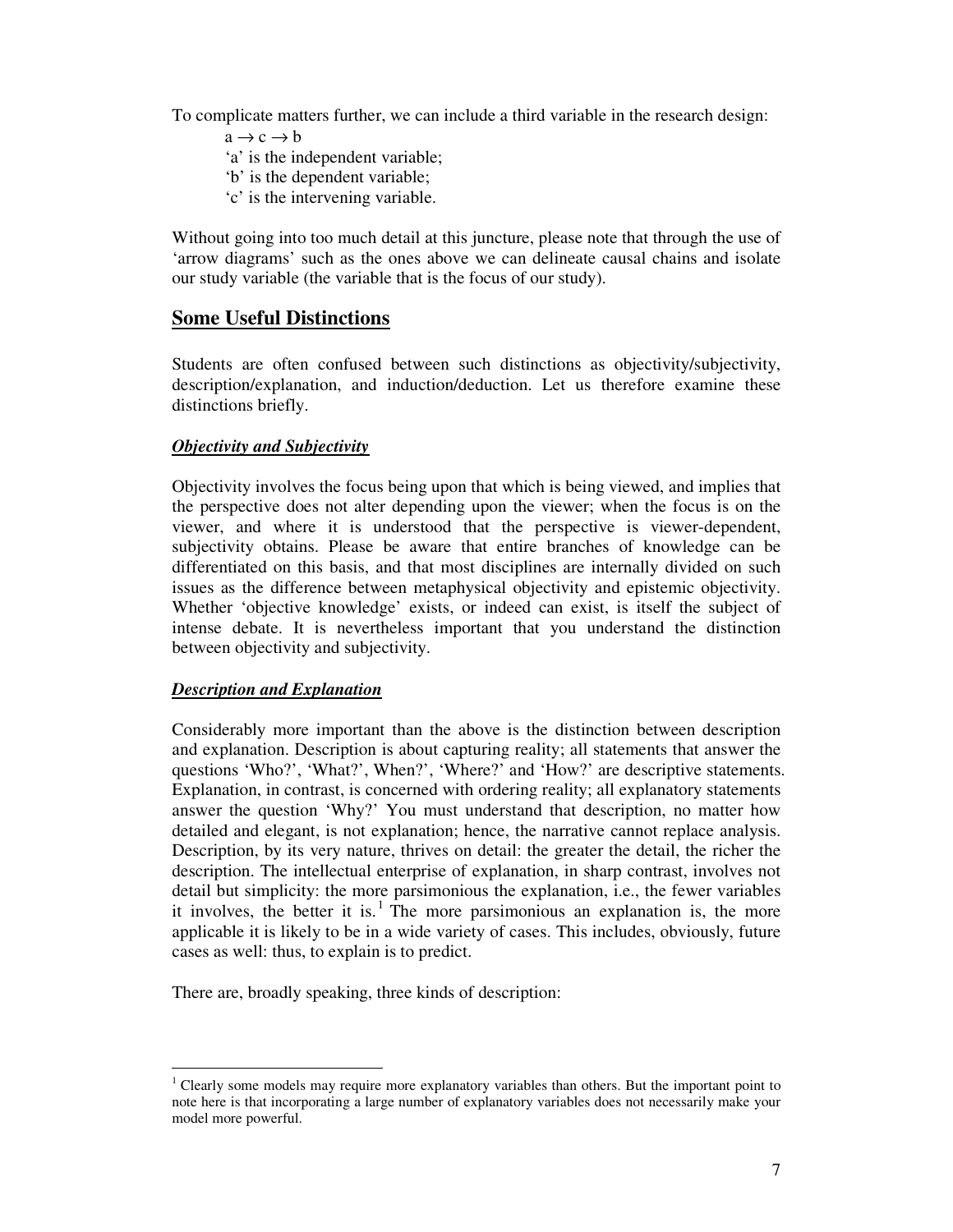- The Case Study requires 'thick description' or 'deep description', or in other words the anthropological method. The idea is to study of a multitude of variables in a single case. The problem with the case study is that a case proves nothing but itself; no general conclusions can be drawn from the study of a singular case. One must, therefore, clearly identify the criteria for selecting the particular case being studied.
- The Comparative Study is a study of similarities and differences. In comparative studies, case and variable selection becomes all important. As a general rule, the cases ought to be sufficiently similar that comparison is warranted, and sufficiently different that comparison is fruitful.
- The Statistical Study involves "large n" description, i.e., the study of a few variables over a large number of cases. The biggest challenge in statistical studies is quantification or 'operationalizing' the variables, i.e., making the variables amenable to mathematical operations.

#### *Induction and Deduction*

The final distinction that is worth highlighting is that between inductive reasoning and deductive reasoning. Inductive reasoning is a form of reasoning that takes one from the particular to the general. Thus, the opinion poll is based on the inductive method. The outcome of inductive reasoning is often novel but always uncertain. This is because of the 'n+1 problem': just because 'x' is true in 'n' cases does not guarantee that it will be true in the 'n+1th' case. Deductive reasoning, on the other hand, is a form of reasoning in which, starting from certain general premises, a particular conclusion is reached. For ease of memory, this can be dubbed the 'Sherlock Holmes method': from a set of (general) clues the detective identifies the (specific) perpetrator of the crime. In deductive reasoning, as long as the premises are true, the outcome is necessarily true. By its very nature, deductive reasoning cannot throw up new data.

## **An Ideal Research Design**

What should a well designed research project be based on? In brief, a good research project is a blend of innovative concepts, rigorous method and substantive content (Przeworski and Salomon, 1995). You need to ask yourself two tough questions: What's new in my research project? What makes my research project worthwhile? The focus here is on value addition: that the outcome of the project will throw up/suggest/point toward something that we do not already know. Please remember that a good research paper always specifies at the very outset exactly how it is 'adding value'. In this context, the utility of a bibliography (literature review) should be evident: it tells the reader what the 'state of the art' is, what we know and what we do not know.

What sort of research problems should a well designed project focus on? Essentially, it should be a research problem that falls under at least one of the following five categories:

- problems that have been understudied or ignored;
- problems with historical significance;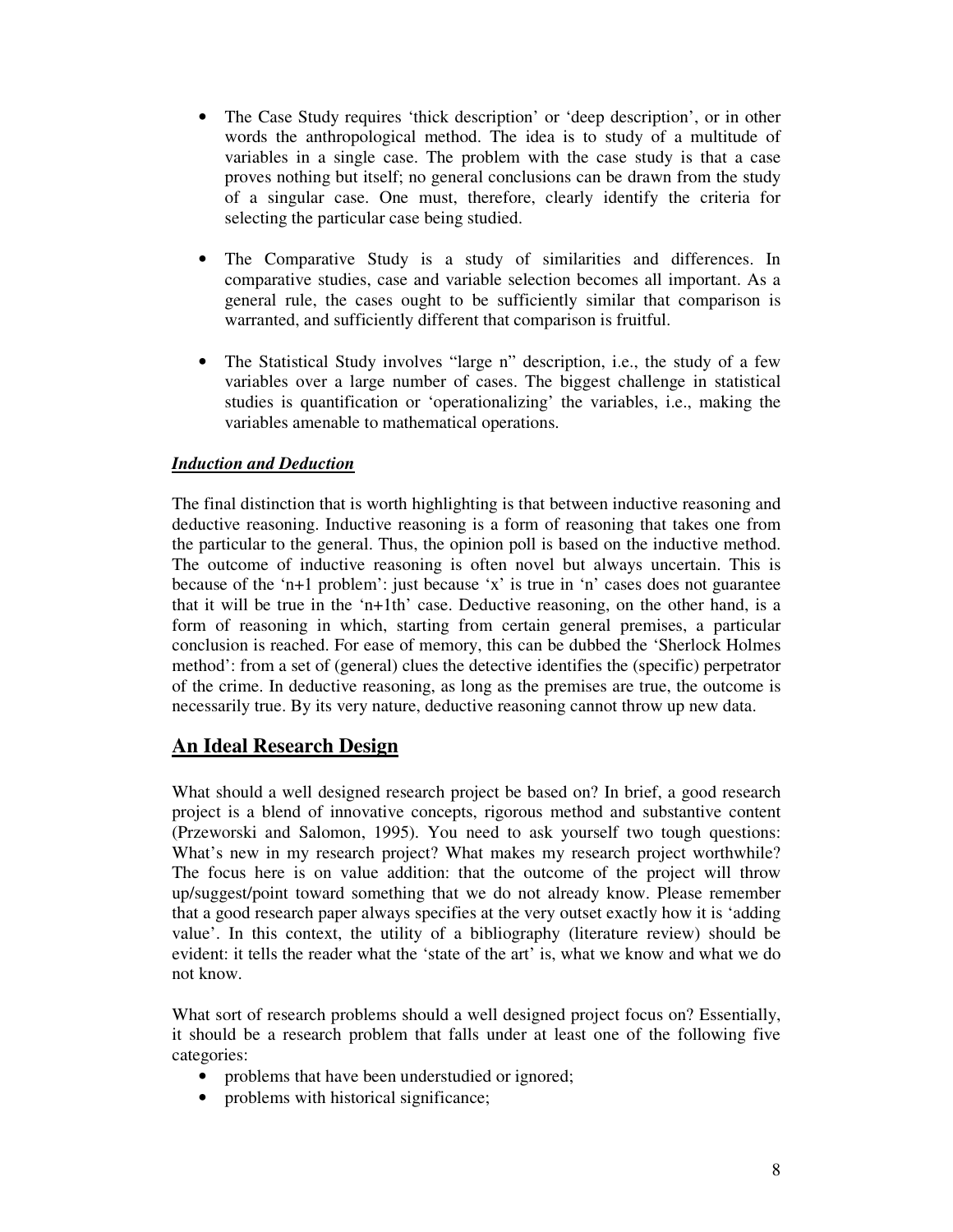- problems with contemporary relevance (but beware of being just one more contributor in an already crowded field);
- problems with theoretical or conceptual significance;
- problems that need to be revisited because of new evidence or perspectives.

As a good way to begin, you need to come up with the best way to set your problem. Problem setting means getting to the heart of the problem: stating it in a manner that catches the attention of the reader and makes its relevance self-evident. There are principally three ways of setting the problem:

- Posing a non-rhetorical question: 'Could the LTTE survive without the active support of the Tamil diaspora?'
- Stating a falsifiable proposition: 'Kashmir is a symptom, not a cause, of discord between India and Pakistan.'
- Focusing on apparently paradoxical data: 'The percentage of women in the Iranian workforce has tripled after the Islamic Revolution.'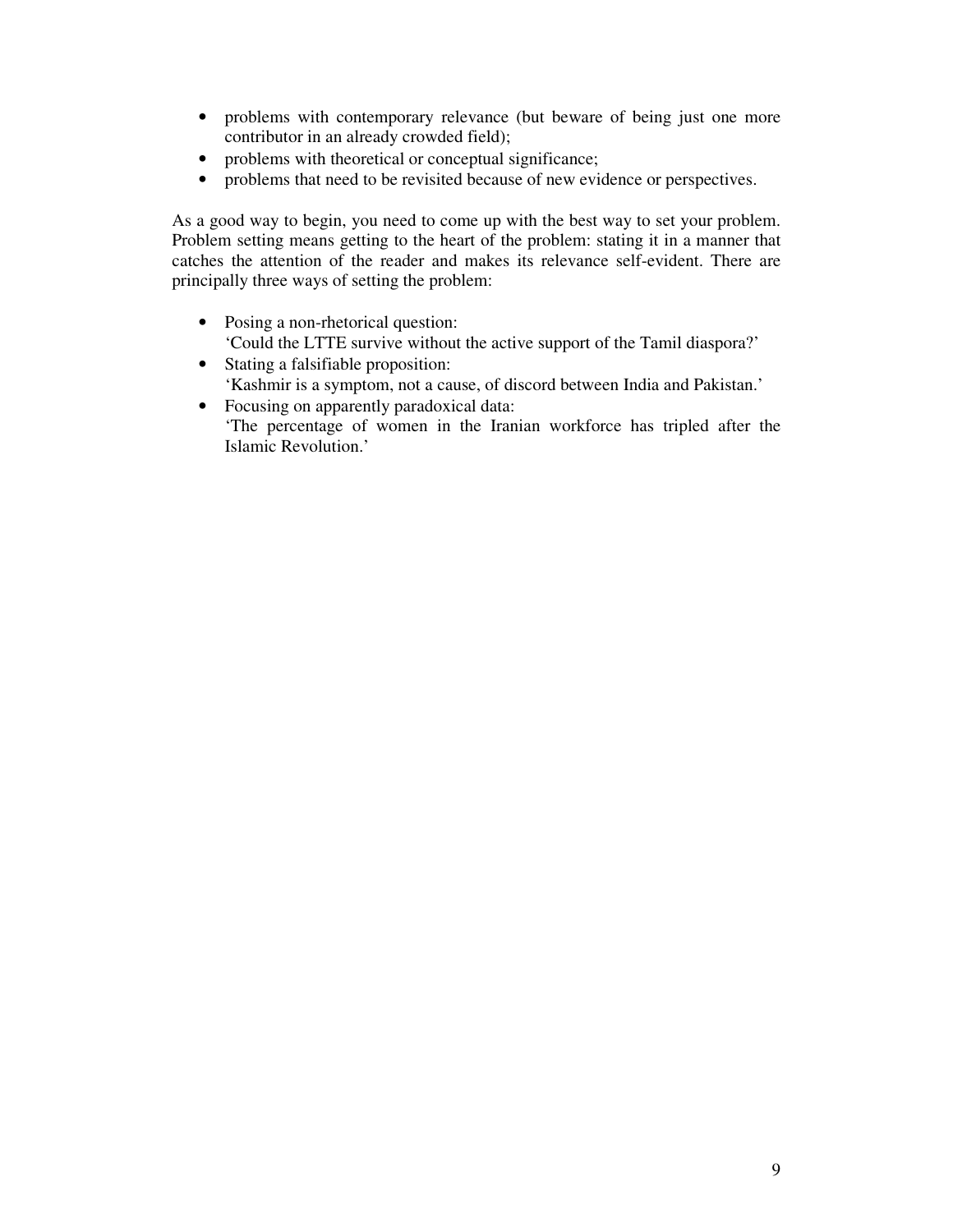# **Chapter 3: PhD Synopsis**

A student is expected to have a good comprehension of the existing literature in her/his chosen field of research before writing a synopsis. The length of the synopsis should ideally be around 12 pages (excluding bibliography) in A4 with Times New Roman Font 12 and 1.5 line spacing. The synopsis must follow the following structure:

#### *Section 1: Background* (2 pages)

The student must briefly posit the broad context of her/his research problem.

#### *Section 2: Review of the Literature* (6 pages)

The literature should be organised in a thematic structure and not as a listing of summaries of important references. Try to structure the literature review in a manner which highlights the issues relevant to your thesis and identify the gaps therein. Note that more than one corpus of literature might be of relevance to your study.

#### *Section 3: Definition, Rationale and Scope of the Study* (1½ pages)

Based on the above critical survey of the relevant literature, you should clearly define the research puzzle that is being addressed and explain the rationale and scope of the study in this section.

#### *Section 4: Research Problem/Question and Hypothesis* (1 page)

Present a clear statement of your research problem in this section. Formulate your research questions bearing in mind a clear response to the "so-what?" question. This should be followed by a crisp and cogent statement of your research hypothesis posed in the form of a falsifiable proposition.

#### *Section 5: Research Methods* (1 page)

This section should contain a clear description of how the student intends to answer her/his research question(s). We expect a rigorous exposition of the research methods to be employed. Statements like "the study is descriptive/ analytical" will not suffice. In this section the student must also mention the sources of data and information required for the study.

#### *Section 6: Tentative Chapters* (½ page)

The student must give a list of tentative chapter headings with a brief description (not exceeding 2-3 lines) of the content of each chapter. The first and the last chapter must be called Introduction and Conclusion respectively.

#### *Bibliography:*

All sources that may be relevant to your research should be listed in the style outlined in the Chapter 4 ("Style") of this manual.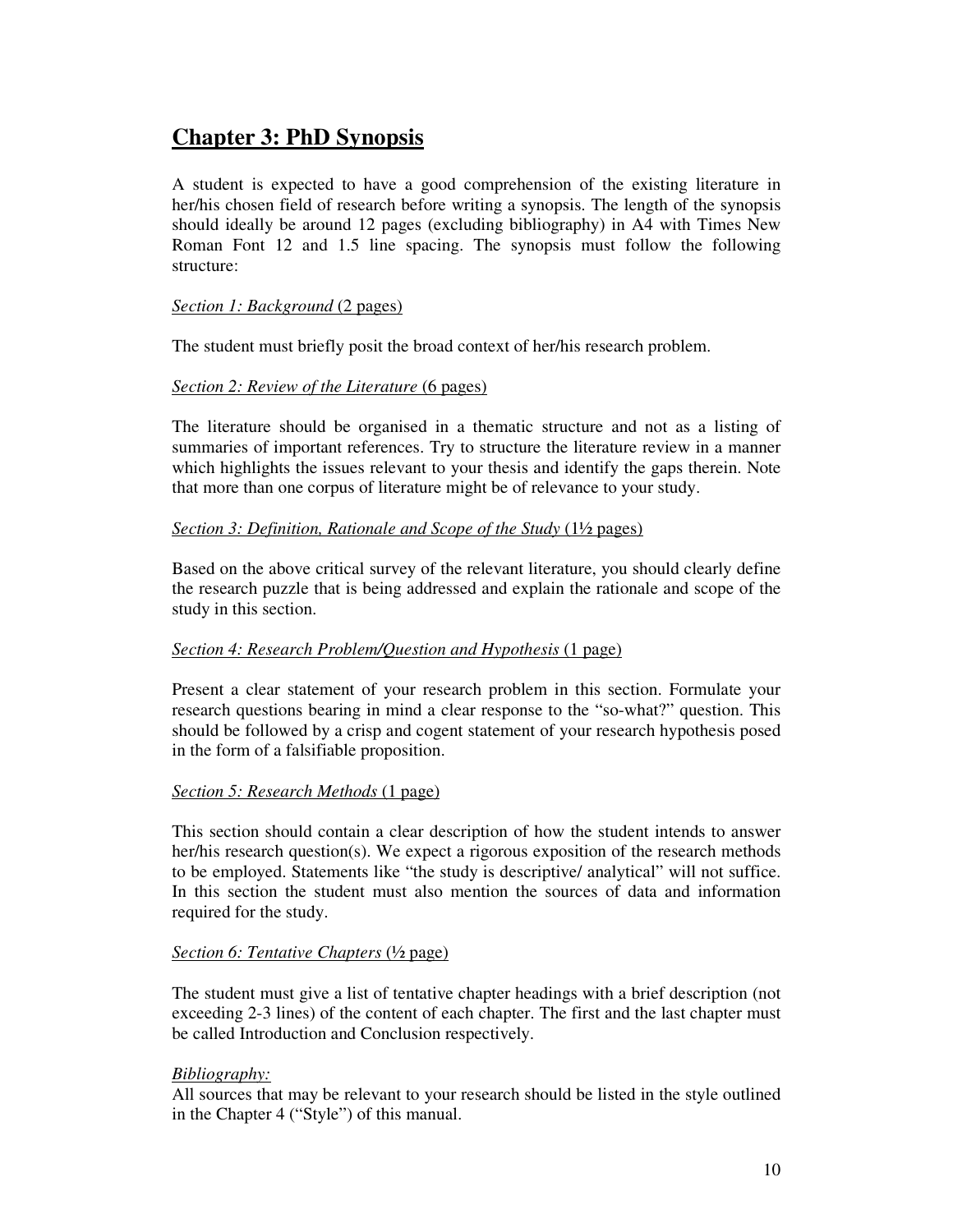# **Chapter 4: Style**

### **Layout, Font and Structure**

The thesis must be printed on one side of A4 paper only, with a margin of 1.5 inches on the left-hand side of each page and 1 inch on the right side. The top and bottom margins should also be an inch.

The main text should be in Times New Roman Font 12 with 1.5 spacing. Long quotations (running over two sentences) should be single spaced and left indented. It is the candidate's responsibility to ensure that the print of the thesis is clear and legible.

Use Indian (British) spellings rather than American spellings except in direct quotations, proper names and source titles. In other words, use "defence" and "labour" normally, but "U.S. Department of Defense" and "U.S. Department of Labor" when referring to these specific bureaucracies.

The thesis will have the following sequence of items

- (1) Title page (sampled as appendix 1)
- (2) Declaration and Certificate page (appendix 2)
- (3) Acknowledgement (Try to make it brief and highlight academic contributions)
- (4) Contents
- (5) List of tables, figures, abbreviations (if applicable)
- (6) Chapters of the thesis
- (7) References

Chapter 1 should be called Introduction containing a clear exposition of the context and rationale of the study, the research question(s), an outline of the structure of the thesis. Chapter 2 should ideally consist of a detailed review of relevant theoretical and empirical literature. The final chapter should be called Conclusion and must briefly restate the research problem and summarise the main findings and implications of the study.

## **Citation**

The purpose of citation is to indicate clearly the sources from which

- (1) You rely on factual information or data.
- (2) You need to quote verbatim.
- (3) You use others' ideas, interpretations, analyses or conclusions even if you summarize or paraphrase in your own language.
- (4) You organize or structure your argument using somebody else's distinctive structure, style or method.
- (5) You state in passing another person's work.

When in doubt, cite – over-citation is better than under-citation. The key to effective citation is to give the reader enough information to locate the source in a clear and consistent manner.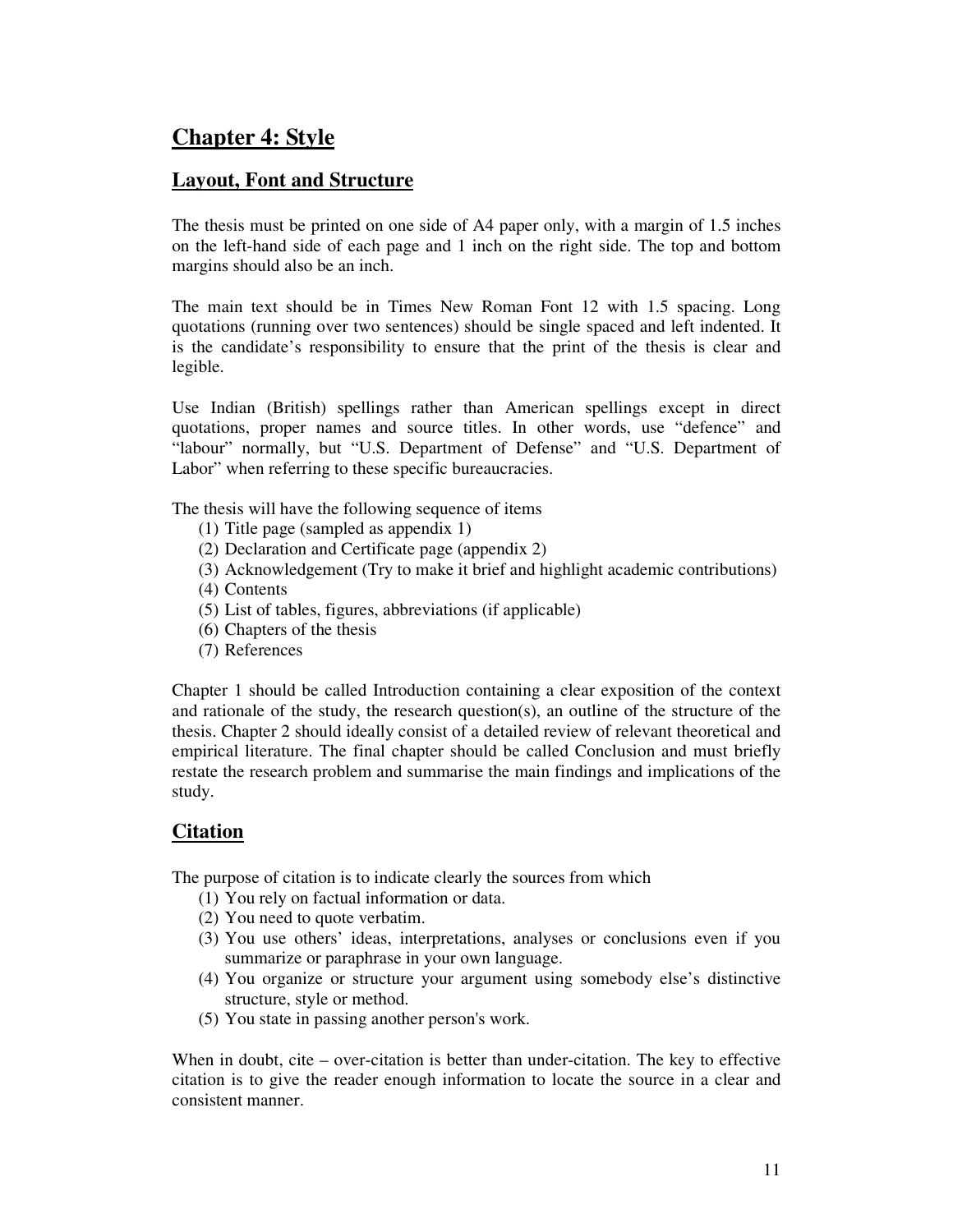#### *In-text*

Among many recognized styles, we recommend the author-year style of in-text referencing, where you indicate in the text itself not only the name of the source author but also the year in which the source was published. The author's name may appear in the sentence itself or in parentheses; the year of publication always appears in parentheses.

The following example illustrates the style:

A key role of the state is said to be to regulate the conflicts between them in order to realise 'national interest' (Miliband 1977). OR

Miliband (1977) argues that a key role of the state is to regulate the conflicts between them in order to realise 'national interest'.

In case you are quoting or citing from a specific page or page range, use one of the following formats:

Mattoo and Subramanian expressed India's position at Doha to be 'characteristically but perhaps not unjustifiably defensive', and recommended a proactive stance at future negotiations (Mattoo and Subramanian 2003: 328).

Once again, in a reverse manner, ethnic conflicts broke out in Bhutan in 1990 as a result of exclusivist Drupka ethno-nationalism, bent on turning Bhutan into a mono-ethnic polity (Baral 1996; Phadnis 1990: 39-40, 79-80, 125-129).

If, however, you have more than one author in your reference list with the same surname, then it is advisable to use the full name and year in parentheses whenever you are refereeing to these authors, e.g.

Debraj Ray (1998), Rajat Ray (1990).

If a source has two authors, mention all the names in the signal phrase in your sentence or put them in your parenthetic citation, e.g.,

Dasgupta and Stiglitz (1980) OR (Dasgupta and Stiglitz 1980)

If a source has more than two authors, use the first surname with *et al.* ("and others") in your citation.

#### *Reference*

All author-year in text citations refer to an alphabetical list of "References" at the end of the thesis, whose format emphasizes date of publication. Note that it is a list of "references" and NOT a "bibliography". Therefore, you should not include any source that is not cited either in the text or in the footnotes.

The format for the References must meet the following specifications: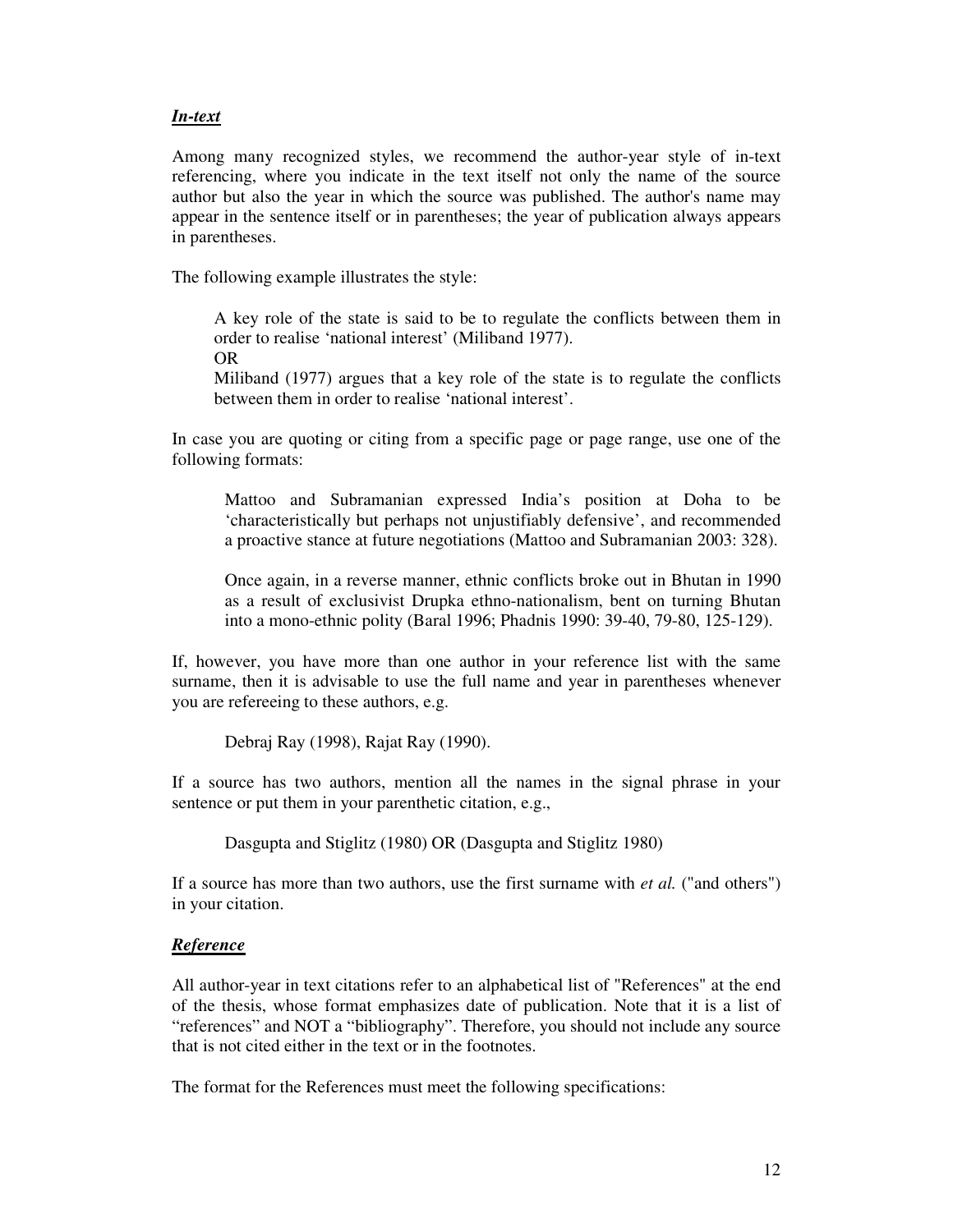- Start your references on a new page, after the last page of your text. The references must be single spaced with a double space between them.
- List all your references (primary or secondary) alphabetically. Put an asterisk mark (\*) against (at the beginning on the left side) of the primary sources as and when they appear in the list and mention this after the heading.
- Immediately *before* the consolidated list of references, students may append an alphabetised list of Primary Sources if their supervisor so requires.

#### **REFERENCES**

(\* indicates a primary source)

• Follow the following style for different types of references:

#### **Books**

Surname, First Names/Initials (year), *Title in italics*, Place: Publisher.

Abraham, I. (1999), *The Making of the Indian Atomic Bomb: Science, Secrecy and the Postcolonial State*, New Delhi: Orient Longman.

#### **Articles or other work in a journal**

Surname, First Names/Initials (year), "Title of the article", *Name of Journal in italics*, vol (no): page numbers.

Arrow, K.J. (1962), "The Economic Implications of Learning by Doing", *Review of Economic Studies*, 29 (3): 155-173.

#### **Article, chapter, or work in an edited volume**

Surname, Firstnames/Initials (year), "Title of the article", in Names of Editors (eds.) *Title of the edited volume*, Place: Publisher.

Cox, Robert (1992), "Towards a Post-Hegemonic Conceptualisation of World Order: Reflections on the Relevancy of Ibn Khaldun", in James N. Rosenau and Ernst-Otto Czempiel (eds.) *Governance without Government: Order and Change in World Politics*, Cambridge: Cambridge University Press.

#### **Article in a newspaper or magazine**

Surname, Firstnames/Initials (year), "Title of the article", *Newspaper*, Place, Exact date [dd Month yyyy].

Chatterjee, Partha (1999), "Fragile Distinctions: Between Good and Bad Nationalism", *The Times of India*, New Delhi, 20 August 1999.

#### **Unpublished dissertation or paper**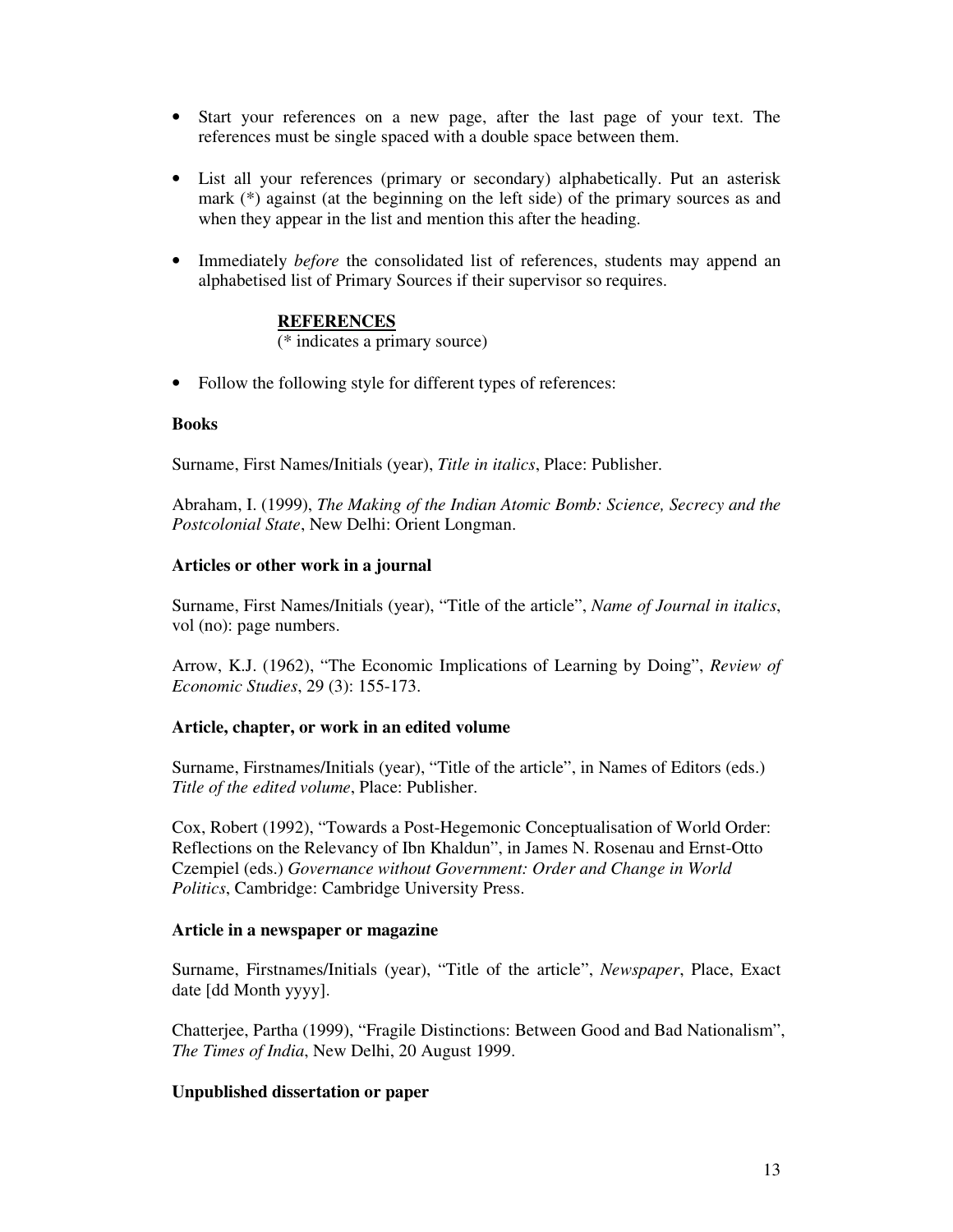Surname, First Names/Initials (year), *Title of thesis*, Ph.D Thesis, Place: University.

Bhattacharya, Abanti (2004), *Chinese Nationalism: The Impact on Policy*, Ph.D. Thesis, New Delhi: Jawaharlal Nehru University.

#### **Translated book**

Surname, Firstnames/Initials (year), *Title of the Translated work,* Name of Editor (ed) if any, Translated by Names of the Translators, Place: Publisher.

Borges, Jorge Luis (1999), *Selected Non-Fictions*, Elliot Weinberger (ed), Translated by E. Allen, S.J. Levine and E. Weinberger, New York: Penguin.

#### **Government, International Organisations and NGO publications**

Name of the Government/ International Organisation (year), *Title*, Publication Details (number etc) if any, Place.

Government of India (2005), *Economic Survey 2004-2005*, Ministry of Finance, New Delhi.

OR

Ministry of Commerce (2000), Government of India, Ministry of Commerce, *Newsletter of Ministry of Commerce: India and the WTO*, 2 (12) December.

Ministry of Commerce (2001a), Government of India, Ministry of Commerce, 'India reaffirms position on WTO issues at Mexico meet', *Newsletter of Ministry of Commerce: India and the WTO*, 3 (6-7), June-July: 3-9.

Ministry of Commerce (2001b), Government of India, Ministry of Commerce, 'India reaffirms position on WTO issues at Mexico meet', *Newsletter of Ministry of Commerce: India and the WTO*, 3 (9), September.

World Bank (2003), *World Development Report 2003*, Oxford University Press: New York.

Congressional Hearings, I, (1999), US  $106<sup>th</sup>$  Congress, Session 1<sup>st</sup>, Senate, Committee on Foreign Relations, Hearings, The Taiwan Security Enhancement Act, August 4, 1999 (US Government Printing Office: Washington. DC).

#### **Legal case**

List cases by title; give volume number and abbreviated name of reporting service, starting page-number in the volume, court that decided the case, and year.

#### *Examples*:

Document/agreement obtained from the United Nations Treaty Series (UNTS):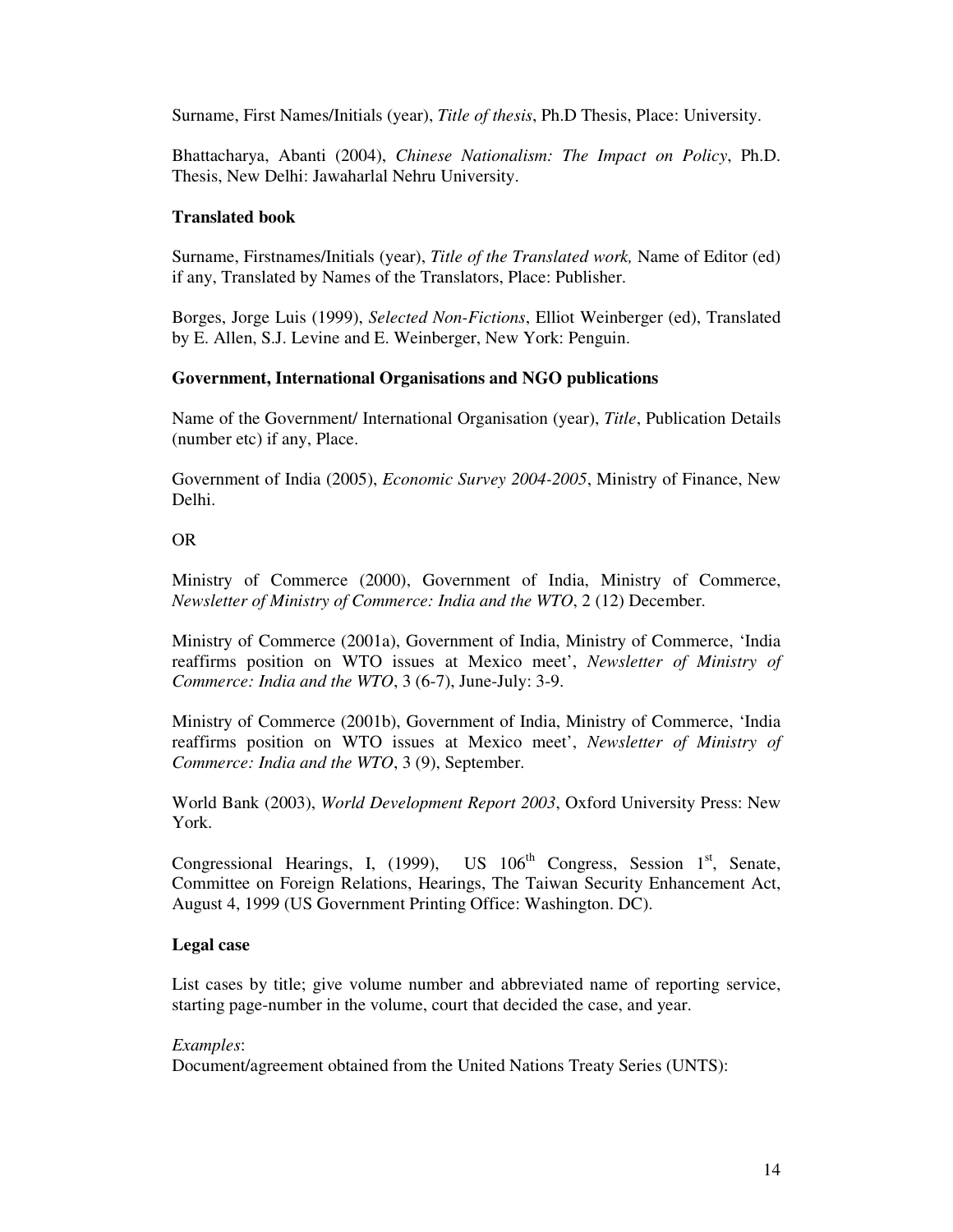*Agreement for the Prosecution and Punishment of the Major War Criminals of the European Axis*, (1951), 82 UNTS 280.

*Geneva Convention of August 12, 1949 Relative to the Treatment of Prisoners of War*, (1950), 75 UNTS 135.

United Nations Documents like General Assembly Resolutions/ Security Council Resolutions:

*Rome Statute of the International Criminal Court* (Year), UN Doc A/CONF.183/9. *Statute of the International Tribunal for the Former Yugoslavia* (1993) UN Doc. S/RES/827, annex.

*Statute of the International Tribunal for Rwanda* (1994), UN Doc. S/RES/955, annex.

GA Res. (Year), 217 A (III), UN Doc. A/810 (the reference to this GA Resolution and the text etc. would be there in the main text).

Decisions of the International Court of Justice:

*Legality of the Threat or Use of Nuclear Weapons, Advisory Opinion*, (1996), ICJ Reports, 226, para. 70 *LeGrand (Germany v. United States of America), Provisional Measures*, Order of 3 March 1999, (1999), ICJ Reports 1, para. 29.

GATT Document in the Basic Instruments and Selected Documents *Agreement on the Interpretation of Article VI of the General Agreement on Tariffs and Trade* (GATT, BISD 26 Supp. 171 (1980).

WTO cases

*United States-Standards for Reformulated and Conventional Gasoline,* Appellate Body Report and Panel Report, WTO Document WTO/DS2/9 of 20 May 1996.

Indian Supreme Court (SC)/High Court cases reported in the All India Reporter (AIR).

*Lallubhai Chakubhai Jariwalala vs. Samaldas Sankalchand Shah*, AIR, 1934 Bom. 407. *Mahendra Verma vs. Rajendra Verma*, AIR 1999 SC 3345.

#### **Some Variants**

#### *Two authors*

Bhagwati, J and P. Desai (1970), *India: Planning for Industrialisation*, London: Oxford University press.

#### *Three or more authors*

Judge, G.G. et al. (1985), *The Theory and Practice of Econometrics*, New York: John Wiley & Sons.

#### *Reprinted book*

Schumpeter, J.A. (1954), *History of Economic Analysis*, New York: Oxford University Press, reprinted 1976.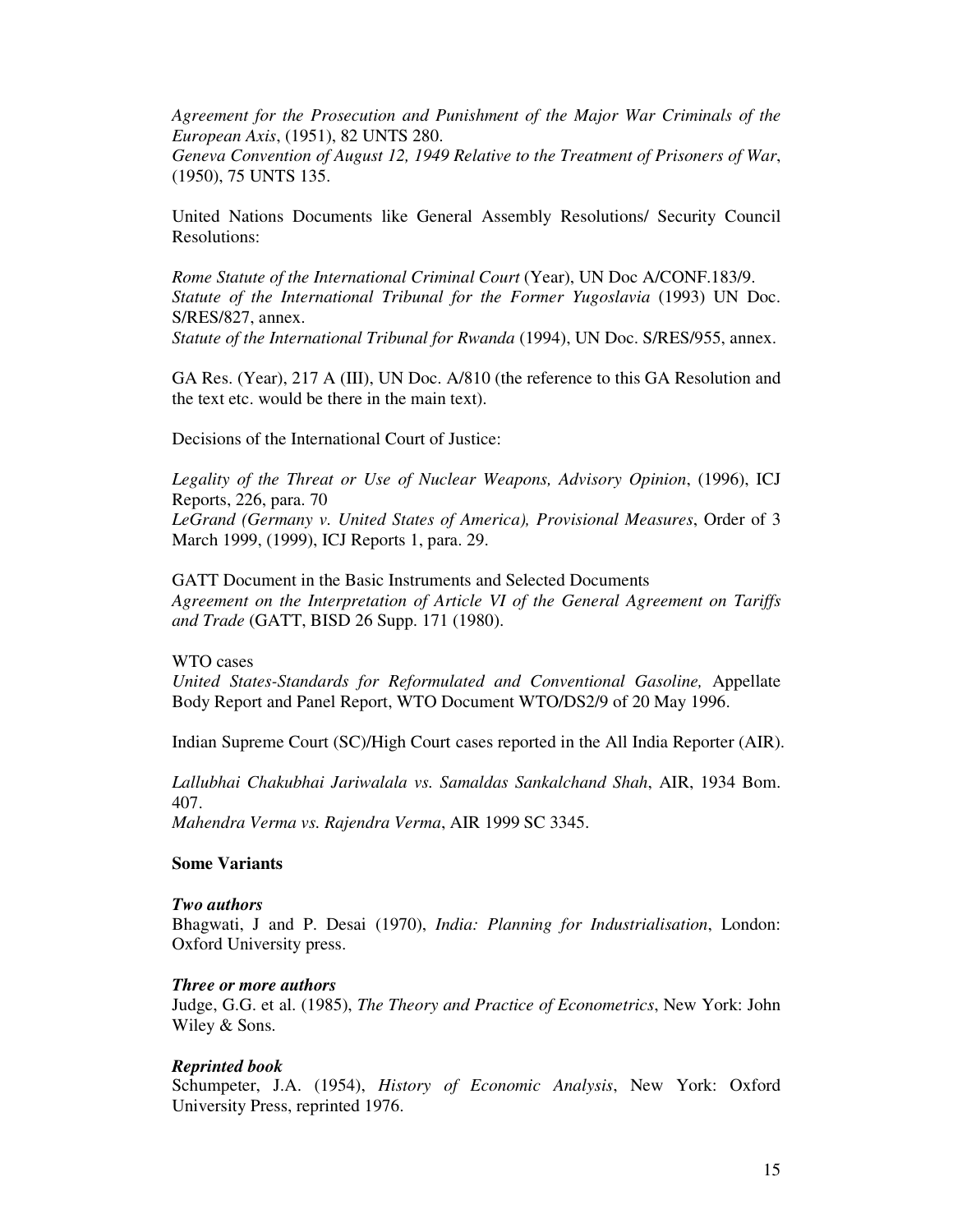#### *Book in several volumes*

Chenery, H. and T.N. Srinivasan (eds) (1988), *Handbook of Development Economics*, Vol. I, Amsterdam: North Holland.

#### *Indirect Source*

For a source you know only as it is quoted or cited by another scholar, give full publication data for the original source and for the other scholar, linked by the phrase "quoted in" or "cited in."

Levi-Strauss, C. (1969) *The Raw and the Cooked: An Introduction to a Science of Mythology.* New York: Harper & Row. Quoted in Howard Gardner (1983), *Frames of Mind: The Theory of Multiple Intelligences,* New York: Basic Books.

#### *Internet Sources*

Brin, D. (1993), "The good and the bad: Outlines of tomorrow", [Online: web] Accessed 5 Sept. 1995 URL: http://kspace.com/ KM/spot.sys/Brin/pages/piece1.html.

Harvey, G. (1995), *Writing with Sources: A Guide for Harvard Students*, Gordon Expository Writing Program, Harvard University, [Online: web] Accessed 15 May 2005, URL: http://www.fas.harvard.edu/~expos/sources/.

ICTSD (2004), International Centre for Trade and Sustainable Development (Geneva), "India Submits Cautious Services Offer", *BRIDGES Weekly Trade News Digest*, 8 (3), 28 January: 4-5, URL: http://www.ictsd.org/weekly/04-01- 28/BRIDGESWeekly8-03.pdf.

IFATPC (2004), International Food and Agricultural Trade Policy Council, "Twenty-Five Ways to Improve the Derbez Draft on Agriculture", 10 February, URL: http://www.agritrade.org/Doha/Derbez/Assessment%20Paper.pdf.

Przeworski, Adam and Frank Salomon (1995), "The Art of Writing Proposals: Some Candid Suggestions for Applicants to Social Science Research Council Competitions", New York: Social Science Research Council, revised 1998, [Online: web] Accessed 3 February 2006, URL: http://www.ssrc.org/fellowships/art\_of\_writing\_proposals.page.

#### *Class lecture, conference paper, speech, or performance*

Lal, Deepak (2005), "Globalizing Capitalism", Lecture delivered on 19 April 2005 at the Centre for International Trade and Development, School of International Studies, Jawaharlal Nehru University: New Delhi.

Prior to citing lectures and conference papers, ensure that the author has not specified that the lecture/paper is not for citation.

#### *Personal or phone interview, letter or e-mail*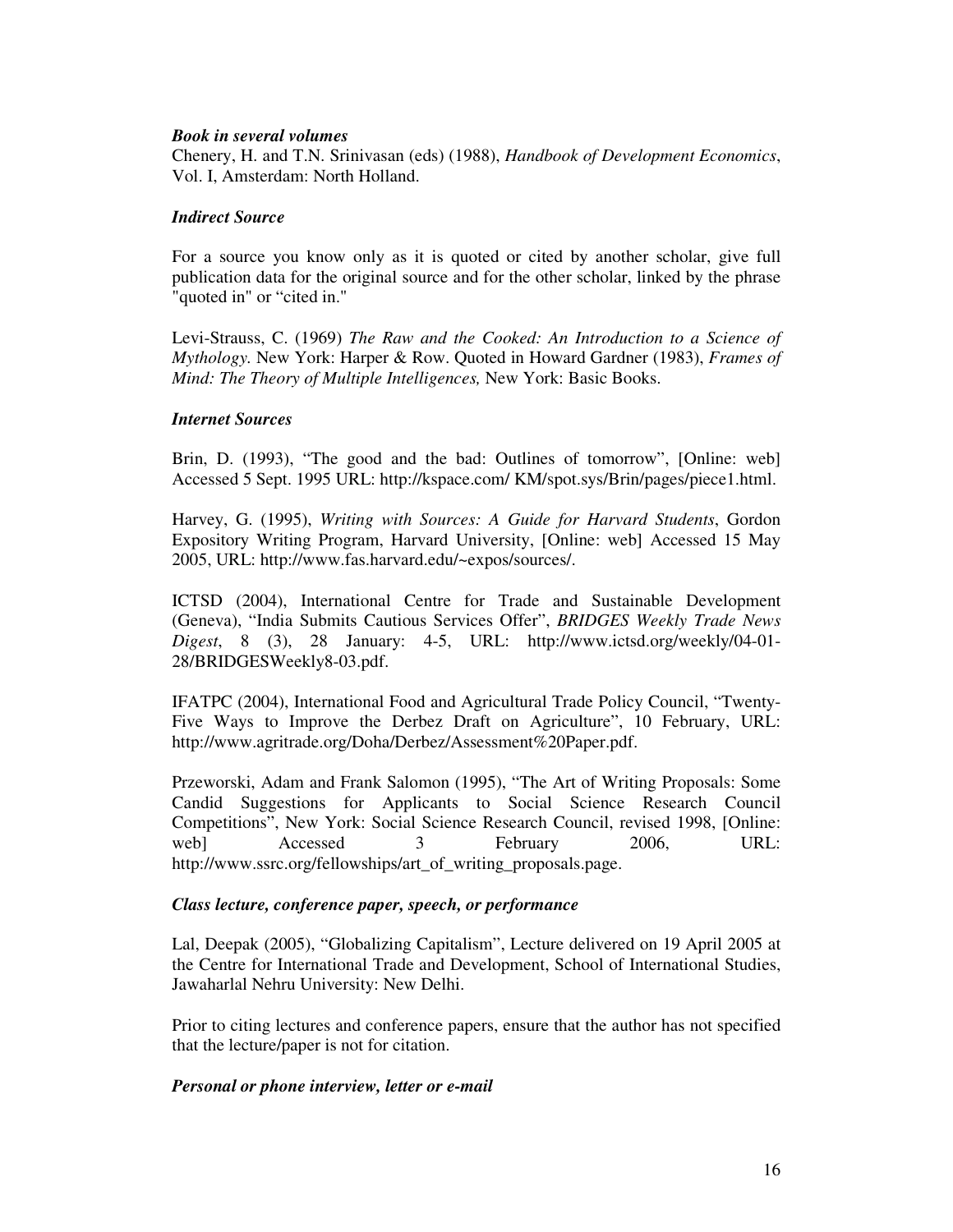Agarwal, M.L. (2005), e-mail to the author, 5 April 2005**.** Weeramantry, C.G. (2000), personal interview, Baudholoka Mawatha, Colombo, 28 April 2000.

A document authenticating the content of the interview is mandatory**.**

### **Use of Footnotes**

You will occasionally want to tell the examiner/reader something that neither directly advances your argument nor acknowledges or documents a source. For this you use a discursive footnote. Example:

It has often been argued that economic reforms in India have been carried out within the framework of long drawn democratic processes.<sup>1</sup>

<sup>1</sup> There is, however, a minority view that Indian economic reforms have scuttled democratic processes by adopting tactical and clandestine, though legitimate, strategies. (Jenkins 1999)

Sometimes, you may need to use a footnote to elaborate the nuances of an argument without disrupting the flow in the main text. Example:

The tightening of monetary policy and reduction of the fiscal deficit through strict control of expenditures required under the IMF structural adjustment programme are deflationary.<sup>1</sup>

----------------------

-----------------------

<sup>1</sup> While the programmes of the IMF are only applicable to countries borrowing from it, developing and transitional economies, there has been a broad move towards restricting fiscal deficits, e.g., the Maastricht Treaty requirements, and increasingly independence of the Central Banks, with very often the sole specified goal of reducing inflation.

Use footnotes only when the note is really interesting and relevant enough to mention.

Footnotes should be placed at the bottom of each page (single spaced) with footnote numbers appearing in the text in superscript (Times New Roman, font 10).

#### **Plagiarism**

Plagiarism refers to the use of another's ideas, information, language, or writing, as one's own without proper citation of the original source. This is a very serious academic offence that may ruin your entire academic career. People have even lost their jobs on charges of plagiarism. This indicates the gravity of the offence.

We would like to dispel some of the misconceptions regarding plagiarism.

• It is a misnomer that plagiarism only refers to verbatim reproduction from a source without citation. Even if you paraphrase, summarise or otherwise use an idea, information, interpretation or analysis from another source without citation, it is plagiarism.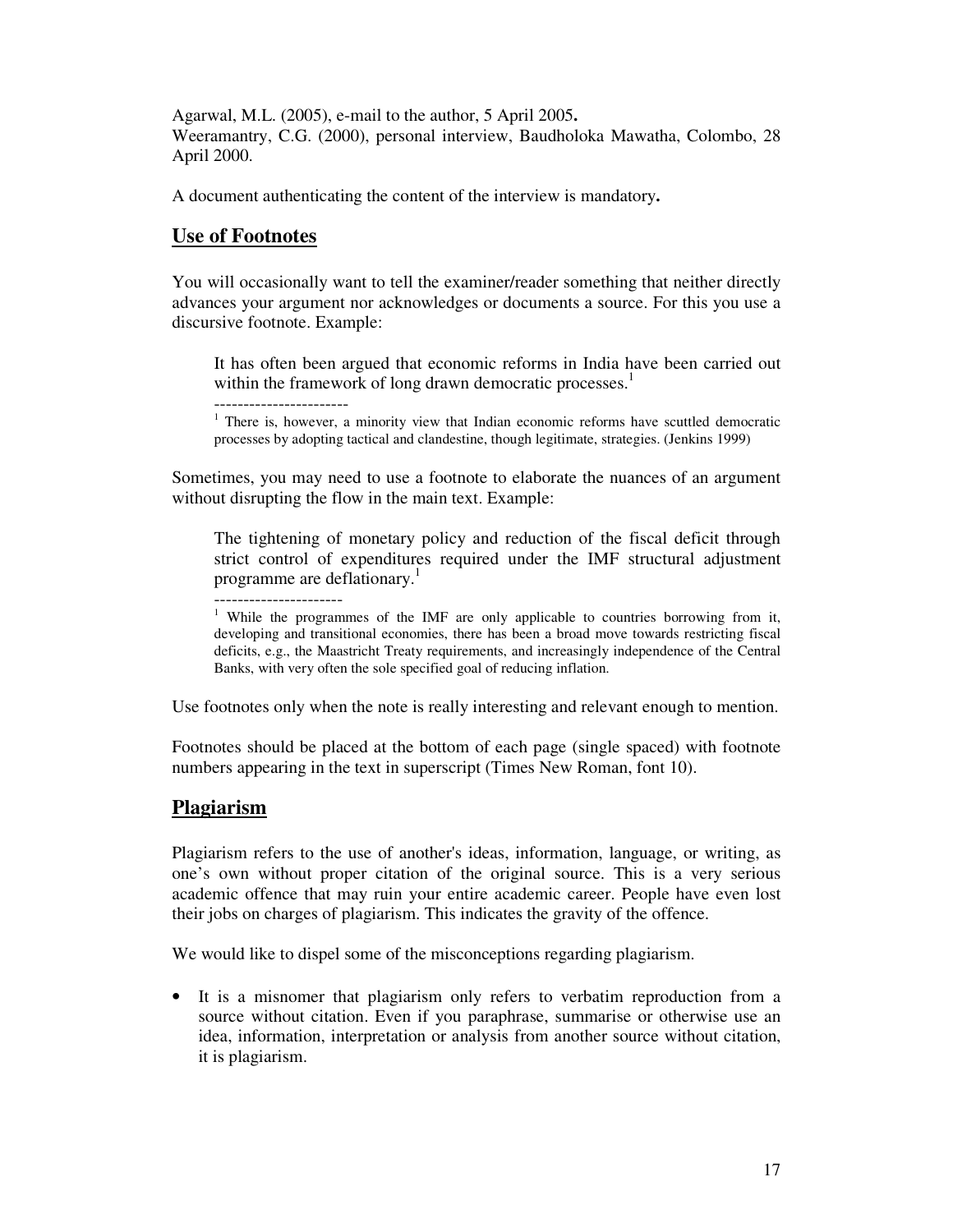- Use of "common knowledge" factual information does not constitute plagiarism, e.g., Bamako is the Capital of Mali. If you are unsure whether the information you are using is "common knowledge", it is always advisable to cite the source.
- Plagiarism always involves an element of dishonesty. Even if you plagiarise inadvertently, you are liable.
- It is conceivable that two or more unrelated people working in different parts of the world come up with exactly the same idea/analysis at the same point in time. This would not constitute plagiarism. *However, this is a very rare coincidence.* It is possible that close to the conclusion of your thesis, you may discover that your idea overlaps with that of a recent publication. Don't get alarmed and don't pretend to ignore the source. Be candid in citing it as supportive of your thesis. Remember that no two ideas/ analyses are likely to be mirror images of each other. Please do not treat this recent reference as undermining the value of your research.
- When you get an idea/ comment from another person in the course of discussions and you use that in your research, you must acknowledge. Likewise, if you use an idea jointly conceived by a research team (that includes you), you can not pretend to present it in your work as your own idea. In both cases, citation is a must; else you commit plagiarism.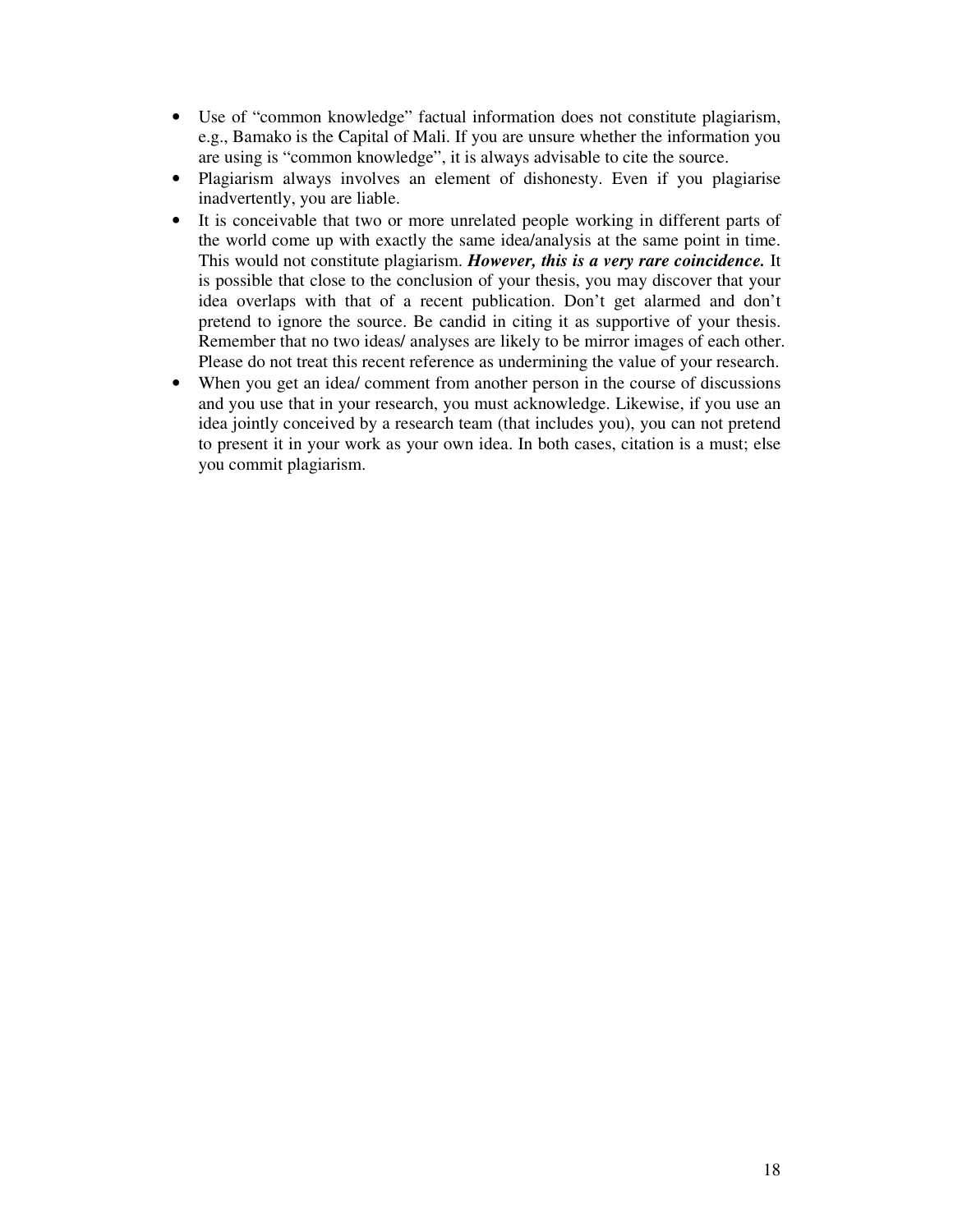# **APPENDIX 1: Title page**

# **TITLE OF THE THESIS**

*Thesis submitted to Jawaharlal Nehru University for award of the degree of*

**DOCTOR OF PHILOSOPHY**

## **NAME OF THE CANDIDATE**

**JNU LOGO**

Division Name (if applicable) Centre Name School of International Studies **JAWAHARLAL NEHRU UNIVERSITY** New Delhi 110067

YEAR